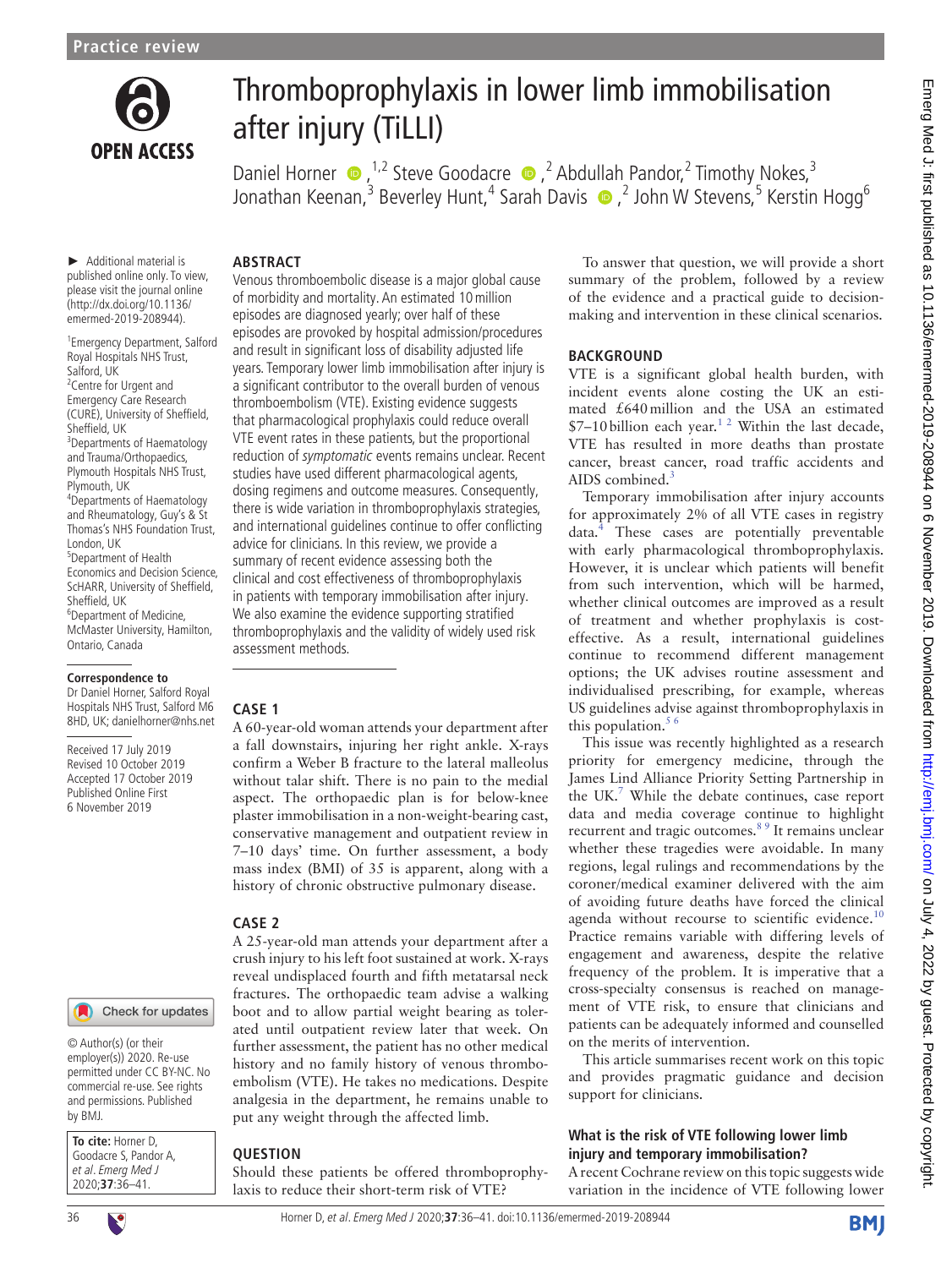limb immobilisation without thromboprophylaxis, reporting a range between 4.3% and 40.0% within the literature.<sup>[11](#page-4-7)</sup> These figures are based on the outcome of 'any VTE', including routine screening and detection of isolated distal deep vein thrombosis (DVT). There is ongoing debate regarding the clinical relevance of such a composite endpoint and the sensitivity of the contributing diagnostics.<sup>12–14</sup> Of more importance to clinicians and patients is the incidence of morbidity after immobilisation. This is more challenging to define but suggested by many to be the incidence of only clinically relevant or symptomatic VTE, warranting repeat hospital attendance and/or intervention.<sup>[15](#page-4-9)</sup> Accurate estimates of this endpoint suffer from limitations in the injured population regarding subjectivity. When should a clinician or patient suspect VTE in a leg that is painful and swollen at baseline from injury? However, recent studies with transparent reporting of clinically relevant outcomes demonstrate a high level of consistency. The recent Cochrane review extracted data from six studies $16-21$  involving just under 3000 randomised patients; symptomatic VTE occurred in 1.8%–5.5% of conservatively managed patients. These results suggest that without thromboprophylaxis, approximately 1 in every 50 patients will suffer a symptomatic VTE event (including symptomatic distal and proximal DVT and pulmonary embolism (PE)) following temporary immobilisation after injury. This is likely to be an underestimate given the range previously mentioned, the exclusion of high-risk patients from trial design and the general health equity of patients willing to engage with research.

### **Is thromboprophylaxis clinically effective?**

Can pharmacological thromboprophylaxis reduce this morbidity burden and, if so, by what margin? We performed a recently updated systematic review and network meta-analysis to compare any pharmacological intervention against control for this defined population.[22 23](#page-5-0) This review included the Prevention of Throm-bosis after Lower Leg Plaster Cast (POT-CAST) trial,<sup>[21](#page-5-1)</sup> which has reignited debate on this important topic, and other recent randomised studies assessing the novel use of fondaparinux for this indication. We identified 13 trials with 6857 patients suit-able for inclusion.<sup>[16–21 24–30](#page-4-10)</sup> Interventions included prophylactic dose low molecular weight heparin (LMWH) or fondaparinux only. We examined four additional trials that had been excluded from the previous Cochrane review and one trial published subsequently. We found no trial evidence examining the use of direct oral anticoagulants (DOACs) in this situation. Risk of bias was present in all included studies. We found that both LMWH and fondaparinux significantly reduced the odds of clinically detected DVT, PE and any VTE. Intervention appeared to halve the risk of VTE across all classifications.<sup>[23](#page-5-2)</sup>

It follows that the absolute 2% risk of clinically significant VTE following temporary immobilisation after injury can be

effectively halved to 1% with prophylactic dose anticoagulation. Although this may represent a potentially high number needed to treat, this value would depend primarily on baseline risk (which is likely to vary within the population) and also would be considered in the context of prevalence. Approximately 70000 patients are immobilised and discharged from EDs in the UK alone every year.<sup>[23](#page-5-2)</sup> Even a 1% absolute risk reduction in the VTE event rate in this cohort would therefore represent prevention of 700 clinically relevant VTE events. Assuming these events would be detected and treated as provoked VTE in the absence of thromboprophylaxis, they would incur 63000 patient days of therapeutic dose anticoagulation, with accompanying costs and harms.

### **What are the harms of thromboprophylaxis?**

Clear definitions are now in place for the identification and classification of bleeding events in trials of anticoagulation and thromboprophylaxis.<sup>31–33</sup> Using these, our above systematic review found limited evidence of harm from prophylactic dose anticoagulation in this population. Only four major bleeding events were identified in total, with insufficient evidence of an increase within the LMWH group (OR 1.45, 95% CrI 0.08 to 32.17). Although these results are inconclusive given the low frequency of events, only four events within a trial sample of just under 7000 patients provide some reassurance on safety.

Minor bleeding as a secondary outcome varied across the population, being found in 0%–10.5% of patients treated with LMWH, in 0%–1.5% of patients treated with fondaparinux and in 0%–6.8% of the control groups. No cases of death attributable to VTE or intervention were identified within the study, and in those trials monitoring for the incidence of heparin-induced thrombocytopenia (HIT), no cases were detected. The most common adverse event of infection appeared equal between control and intervention groups when strictly defined. $^{21}$  $^{21}$  $^{21}$ 

### **Do the benefits of thromboprophylaxis justify the risks?**

Thromboprophylaxis reduces the risk of thromboembolism but may increase the risk of bleeding. Our data were inconclusive on this latter aspect, but it remains one of the primary clinical concerns regarding the use of thromboprophylaxis. We undertook decision-analytic modelling to determine how these risks might compare in people undergoing lower limb immobilisation due to injury.<sup>34</sup> [Table](#page-1-0) 1 summarises the results. The risk of fatal PE (which often drives decisions and recommendations regarding thromboprophylaxis) is very small, and the reduction in this risk associated with thromboprophylaxis is roughly matched by an increase in the risk of fatal bleeding or non-fatal intracranial haemorrhage. Overall, the risk of death or non-fatal intracranial haemorrhage is about 1 in 4000, whether thromboprophylaxis is

<span id="page-1-0"></span>

| Table 1                  | Predicted clinical outcomes per 100 000 patients with lower limb immobilisation due to injury |                |                         |                                 |                 |                                         |                            |            |                                        |                                           |                        |                               |
|--------------------------|-----------------------------------------------------------------------------------------------|----------------|-------------------------|---------------------------------|-----------------|-----------------------------------------|----------------------------|------------|----------------------------------------|-------------------------------------------|------------------------|-------------------------------|
|                          | Outcomes at 6 months per 100000 patients                                                      |                |                         |                                 |                 | Outcomes at 5 years per 100000 patients |                            |            |                                        |                                           |                        |                               |
|                          | Fatal<br>PE                                                                                   | Fatal<br>bleed | Non-fatal<br><b>ICH</b> | <b>Other</b><br>major<br>bleed* | Non-fatal<br>PE | Symptomatic<br>dvt                      | Asymptomatic<br><b>DVT</b> | <b>PTS</b> | PE<br>survivor<br>with<br><b>CTEPH</b> | PE<br>survivor<br>without<br><b>CTEPH</b> | <b>ICH</b><br>survivor | <b>Dead</b><br>(any<br>cause) |
| <b>No</b><br>prophylaxis | 12                                                                                            | 9              | 5                       | 26                              | 415             | 907                                     | 7052                       | 1859       | 11                                     | 397                                       |                        | 1133                          |
| Prophylaxis              |                                                                                               | 12             | 8                       | 35                              | 225             | 492                                     | 3820                       | 1007       | 6                                      | 215                                       |                        | 1129                          |

\*Patients having other major bleeds could also have a DVT or non-fatal PE.

CTEPH, chronic thromboembolic pulmonary hypertension; DVT, deep vein thrombosis; ICH, intracranial haemorrhage; PE, pulmonary embolism; PTS, post-thrombotic syndrome.

Horner D, et al. Emerg Med J 2020;**37**:36–41. doi:10.1136/emermed-2019-208944 37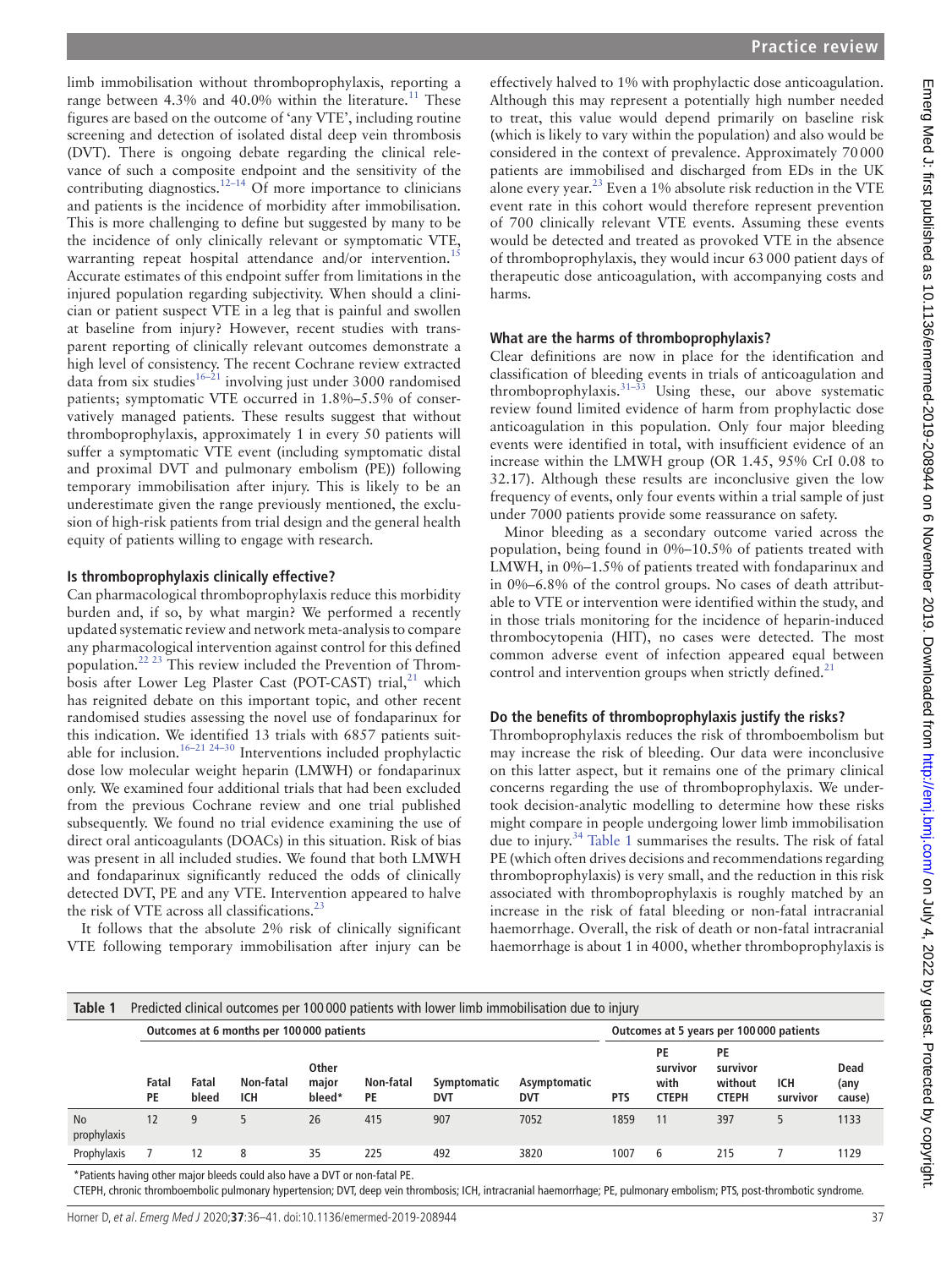given or not. These are tragic events and, given the large population undergoing immobilisation, will occur with some frequency. However, our analysis suggests that thromboprophylaxis will not markedly change their incidence.

The main benefits of thromboprophylaxis lie in preventing non-fatal PE, symptomatic DVT and, in particular, asymptomatic DVT. Benefits for patients are assumed to accrue in the form of reduced long-term complications, particularly post-thrombotic syndrome. We estimated that, taking all effects into account, thromboprophylaxis results in 0.015 additional quality-adjusted life years (QALYs) per patient treated (95% credible interval (CrI 0.004 to 0.029), indicating an overall benefit. However, it is uncertain whether a reduced risk of asymptomatic DVT leads to a reduced risk of post-thrombotic syndrome, so this finding should be treated with some caution.3

### **Is thromboprophylaxis cost-effective?**

Given the cost implications of prophylaxis, the low absolute event rate and the potential implications of any recommendations it is necessary to examine the cost effectiveness of this intervention. Our recent work for the Health Technology Assessment Programme examined this in detail. $^{23}$  $^{23}$  $^{23}$  We examined the wider literature to generate estimates of incidence for VTE, post-thrombotic syndrome, chronic thromboembolic pulmonary hypertension, intracranial haemorrhage, major bleeding and death among other potential outcomes. We subsequently assigned costs to these outcomes then designed a decision tree and used a Markov model to generate estimates of overall cost effectiveness.

Based on the mean costs and QALYs gained, we found an incremental cost-effectiveness ratio (ICER) for thromboprophylaxis compared with no thromboprophylaxis of £13524. Based on standard thresholds used by the National Institute for Health and Care Excellence (NICE) in England, this value would fall below the ICER threshold of  $£20000$  and, as such, the intervention would broadly be considered as cost-effective.

We went on to examine the potential cost effectiveness of using a risk assessment method (RAM) to recommend stratified thromboprophylaxis. Several published RAMs were available with threshold prognostic accuracy data, to inform the modelling.<sup>36 37</sup> We found that a RAM could potentially improve the cost effectiveness of thromboprophylaxis, depending on the threshold score at which thromboprophylaxis would be given. The optimal threshold, assuming the RAM operated with diagnostic characteristics similar to the Leiden Thrombosis Risk in Plaster (cast) (L-TRiP(cast)) score, would result in a sensitivity of 84%–89%and a specificity of 46%–55% for predicting VTE.

### **Can we safely risk stratify patients to maximise clinical and cost effectiveness?**

Using risk factors to tailor thromboprophylaxis recommenda-tions is a common strategy in hospitals.<sup>[38](#page-5-13)</sup> There is face validity to the concept of risk prediction and tailored therapy in temporary lower limb immobilisation, which is strengthened by the low absolute risk and costs/inconvenience of treatment.<sup>15</sup>

We examined the literature to try and identify whether established individual VTE risk factors can predict the likelihood of subsequent disease in this ambulatory cohort of patients. A further systematic review was conducted, identifying 15 studies and 80678 patients for inclusion. Meta-analysis of data was not possible due to significant variation between studies regarding data collection methods. All studies were deemed to be at moderate to severe risk of bias. We found advancing age and injury pattern to be consistently associated with increased VTE risk. BMI was the third most consistent individual risk highlighted, although overall results were conflicting. A total of 12 other risk factors analysed did not demonstrate any consistency in association with VTE across the dataset.<sup>39</sup> A subsequent publication supports our findings, reporting injury pattern, family history and BMI to be the individual risk factors most associated with VTE risk, among the POT CAST trial cohort.<sup>[40](#page-5-15)</sup>

We conducted a further systematic review and engaged topic experts to try and identify available RAMs for use in this population. This work identified seven RAMs, three of which have undergone attempted external validation.<sup>[36 41–46](#page-5-7)</sup> Variation and essential characteristics of the identified RAMs are presented in [table](#page-2-0) 2. All studies looking to derive or externally validate a RAM were deemed to be at high risk of bias and did not report discrimination or calibration within an appropriate external population.

Prognostic accuracy measures for the three scores evaluated in two validation studies are presented in [table](#page-3-0) 3. RAM sensitivity varies from 57.1% to 92.6% and specificity varies from 4.76% to 60.8%. As an ordinal score with additional validation data, The L-TRiP(cast) RAM is displayed in this table using thresholds denoting optimal performance and to allow direct comparison with other validated scores. The area under the receiver operating characteristic curve for the L-TRiP(cast) score ranged from 0.77 (95% CI 0.66 to 0.87) in the derivation cohort to 0.77 (95% CI 0.58 to 0.96) and 0.95 (95% CI 0.91 to 0.99) in the two subsequent validation cohorts. In addition, subsequent retrospective evaluation of the L-TRiP(cast) score within the POT-CAST cohort reports a lower area under the curve value of 0.69 (95% CI 0.58, 0.80).<sup>[40](#page-5-15)</sup> As such, although the concept of a RAM is intuitive in this situation, the available supporting

#### <span id="page-2-0"></span>**Table 2** Summary of design characteristics and threshold levels of identified RAMs

| Risk assessment model Acronym/descriptor |                            | <b>Derivation</b> | Design             | Incorporation of<br>bleeding risk? | Number of<br>variables | <b>Threshold</b><br>(suggested<br>cut-point) | Attempted<br>validation? |
|------------------------------------------|----------------------------|-------------------|--------------------|------------------------------------|------------------------|----------------------------------------------|--------------------------|
| Roberts <i>et</i> $a^{42}$               | The GEMNet quideline       | EC                | <b>Dichotomous</b> | Yes                                | 11                     | N/A                                          | Yes                      |
| Keenan et al <sup>49</sup>               | The Plymouth Rule          | EC                | Ordinal            | No                                 | 14                     | >2                                           | Yes                      |
| Nemeth <i>et</i> $a^{36}$                | The L-TRiP(cast) score     | Regression        | Ordinal            | No                                 | 14                     | >8                                           | Yes                      |
| Saragas et al <sup>41</sup>              | The modified Caprini score | EC                | Ordinal            | No                                 | 36                     | >1                                           | No                       |
| Eingartner et $al^{45}$                  | N/A                        | EC                | Ordinal            | <b>No</b>                          | 9                      | >1                                           | <b>No</b>                |
| Haque et $al^{46}$                       | N/A                        | EC                | Ordinal            | No                                 | 14                     | >2                                           | No                       |
| Giannadakis et al <sup>44</sup>          | N/A                        | EC                | <b>Dichotomous</b> | <b>No</b>                          | 12                     | N/A                                          | <b>No</b>                |

EC, Expert Consensus; GEMNet, Guidelines in Emergency Medicine Network; L-TRIP(cast), Leiden Thrombosis Risk in Plaster (cast); N/A, not applicable; RAM, risk assessment method.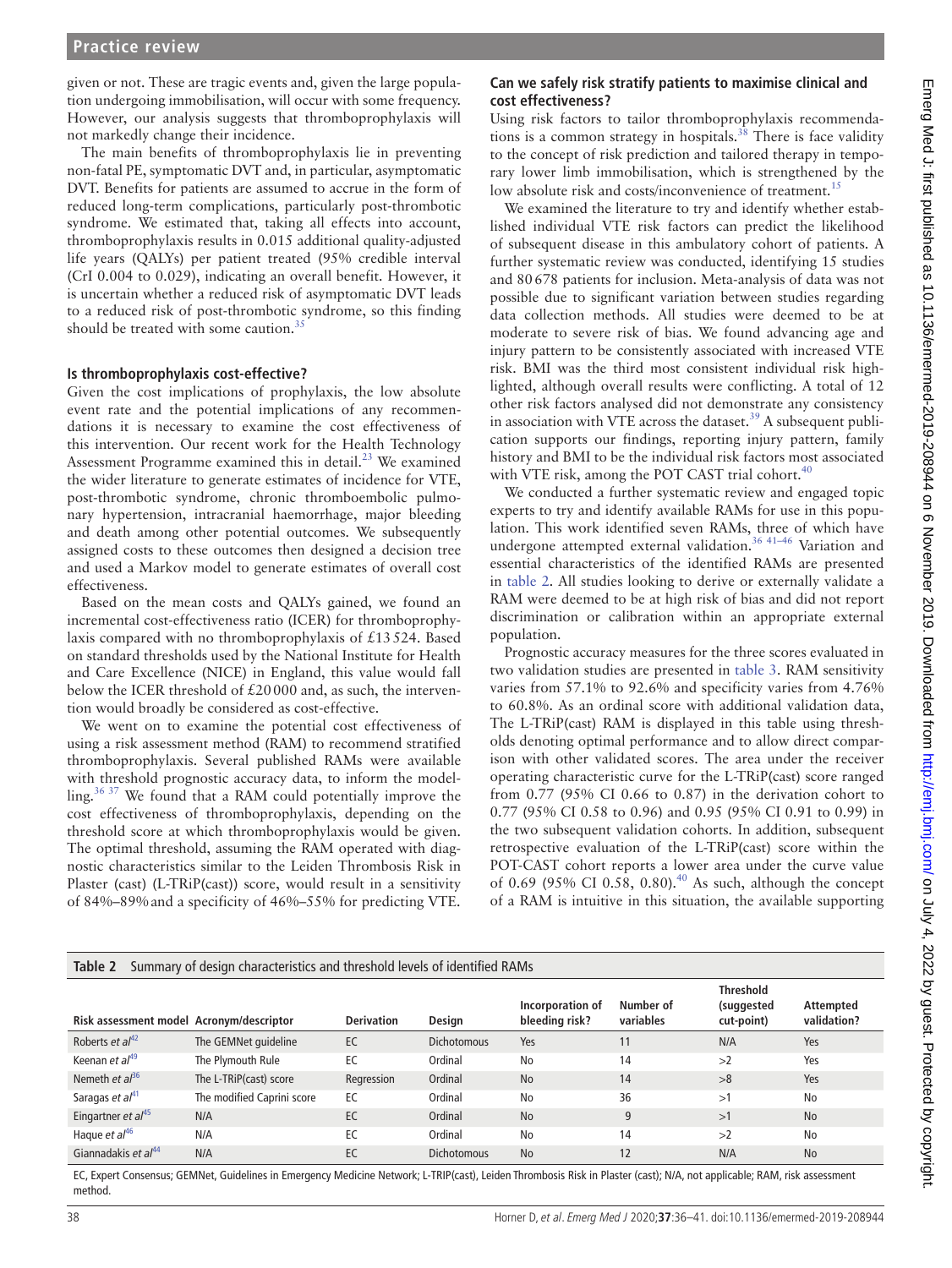TIP score all appear to have limited supporting/validation data and variable strengths and weaknesses.<sup>36 42 47 49</sup> If using a RAM, clinicians should focus on consistency and serial audit to ensure appropriate use of the RAM, proportional use of thromboprophylaxis, patient outcomes and national benchmarking. For transparency and comparison, an example score sheet for each of the four RAMs previously mentioned can be found in [online](https://dx.doi.org/10.1136/emermed-2019-208944) [supplementary figures S1-S4](https://dx.doi.org/10.1136/emermed-2019-208944).

### Do these patients need blood tests prior to commencement of LMWH?

National guidelines from the British Committee for Standards in Haematology (BCSH) are clear that any patient receiving any form of heparin should have an estimate of baseline renal func-tion and platelet count recorded.<sup>[50](#page-5-17)</sup> These tests have a clear rationale: ensuring appropriate dosing and agent choice, absence of coagulopathy and recording baseline platelet count to clarify the degree of any future drop. These tests are equally necessary prior to commencement on any DOAC agent. The same BCSH guidance clarifies that adverse events such as HIT are rare enough with *prophylactic* dose LMWH that further routine platelet counts are unnecessary, and repeat testing should be based only on clinical concern.

### How long should these patients remain on prophylactic anticoagulation and who should follow them up?

The vast majority of the trial data pertaining to these patients continued prophylactic anticoagulation for the duration of immobilisation in plaster and until return to baseline mobility. This often constitutes a period of 4–6 weeks. However, with the advent of newer immobilisation strategies and virtual fracture clinics, it is becoming clear that many patients are being encouraged to mobilise early after injury and often return to weightbearing status and full mobility earlier than initially predicted. As such, it is vital that orthopaedic teams have an interest in this issue; decisions to remove a plaster cast and encourage mobilisation may facilitate earlier cessation of thromboprophylaxis. In addition, bleeding problems early in management may adjust the risk/benefit profile.

### How do I use SDM in this context?

SDM involves the clinician offering options and describing their risks and benefits, the patient expressing his or her preferences and values, and then both jointly agreeing on a treatment decision. Emergency physicians appear supportive of this approach, and a number of tools have been developed, or are being developed, to support SDM in emergency care.[51 52](#page-5-18) RAMs such as the Plymouth rule have been designed to allow potential completion by patients and to guide subsequent informed discussion. However, we are not aware of any published decision tools specifically incorporating SDM relevant to thromboprophylaxis in lower limb immobilisation. Data presented here could be used to support SDM and to develop such a tool.

### **Cases: outcome**

### Case 1

This patient has both temporary and permanent risk factors for VTE. Her age and BMI are also of concern. She has a Plymouth score of 4 and an L-TRIP(cast) score of 10 and would meet GEMNet criteria for recommendation of thromboprophylaxis. As such, she should be counselled regarding her acutely increased risk of VTE. She should be informed that her absolute risk is likely to be higher than 2%.

### <span id="page-3-0"></span>**Table 3** Diagnostic performance of the L-TRiP(cast), GEMNet and Plymouth risk assessment models

| Author                                                 | Roberts et al                         | Keenan et al                      | Nemeth et al                                         |                                                      |  |
|--------------------------------------------------------|---------------------------------------|-----------------------------------|------------------------------------------------------|------------------------------------------------------|--|
| Risk assessment model                                  | <b>GEMNet</b>                         | Plymouth                          | L-TRiP(cast)<br>with a<br>cut-point of 8<br>or above | L-TRiP(cast)<br>with a<br>cut-point of 9<br>or above |  |
| Sensitivity (95% CI)                                   | 85.7%<br>(62.6% to 96.2%)             | 57.1%<br>(33.4% to 77.4%)         | 92.6%                                                | 80.8%                                                |  |
| Specificity (95% CI)                                   | 4.76%<br>(0.2% to 25.9%)              | 52.4%<br>(30.3% to 73.6%)         | 39.7%                                                | 60.8%                                                |  |
| Positive predictive value<br>(95% CI)                  | 47.4%<br>(31.3% to 64.0%)             | 54.5%<br>(32.7% to 74.9%)         | 3.8%                                                 | 5.0%                                                 |  |
| Negative predictive value<br>(95% CI)                  | 25.0%<br>$(1.3\% \text{ to } 78.1\%)$ | 55.0%<br>(32.0% to 76.2%)         | 99.5%                                                | 99.2%                                                |  |
| Likelihood ratio positive<br>(95% CI)                  | 0.90<br>(0.73 to 1.10)                | 1.20<br>$(0.67 \text{ to } 2.15)$ | 1.5                                                  | 2.1                                                  |  |
| Likelihood ratio negative<br>(95% CI)                  | 3.00<br>$(0.16 \text{ to } 55.31)$    | 0.81<br>$(0.46 \text{ to } 1.46)$ | 0.2                                                  | 0.3                                                  |  |
| Proportion receiving<br>thromboprophylaxis<br>(95% CI) | 90.5%<br>(76.5% to 96.9%)             | 52.4%<br>(36.6% to 67.7%)         | 87.8%                                                | 74.7%                                                |  |

evidence is weak. Further RAMs (such as the Trauma, Immobilisation and Patients' Characteristics (TIP) score) continue to be published using Delphi consensus methodology and other derivation techniques, reporting improved performance metrics on internal validation.[47](#page-5-16) All proposed RAMS remain in need of robust external validation.

### **What are the key uncertainties and challenges moving forward?**

### Can I use a DOAC for this indication?

There is no trial evidence examining the use of DOAC medications in this clinical scenario. As such, there are no available data on the clinical or cost effectiveness of these drugs. Any such use would be off licence and approved as part of a trust protocol using local pharmacy and thrombosis committee governance structures.

Many trusts have taken this option and are starting to publish prospective datasets recording their experience.[10 48](#page-4-6) Evaluation of this strategy with organisational support and careful oversight is to be encouraged and will provide estimates of effectiveness and safety that may support the case for future research.

### Does this evidence apply to temporary splints as well as plaster casts?

The majority of research in this area focusses on immobilisation in plaster. As such, all estimates of effectiveness are not necessarily generalisable to other forms of immobilisation, which may allow partial weight bearing or less restriction in mobility. However, a caution should be noted here; often patients are treated with advice to partially weight bear when they clearly cannot do so. These patients remain at risk of VTE through immobility. NICE guideline NG89 currently defines lower limb immobilisation as 'any clinical decision taken to manage the affected limb in a way that would prevent normal weight-bearing status, or use of that limb, or both'. $5$  Many patients who are managed with crutches and a splint would meet this definition and therefore justify risk assessment. This does not mandate prophylaxis but does recommend consideration of risk and shared decision-making (SDM).

### Which RAM is best?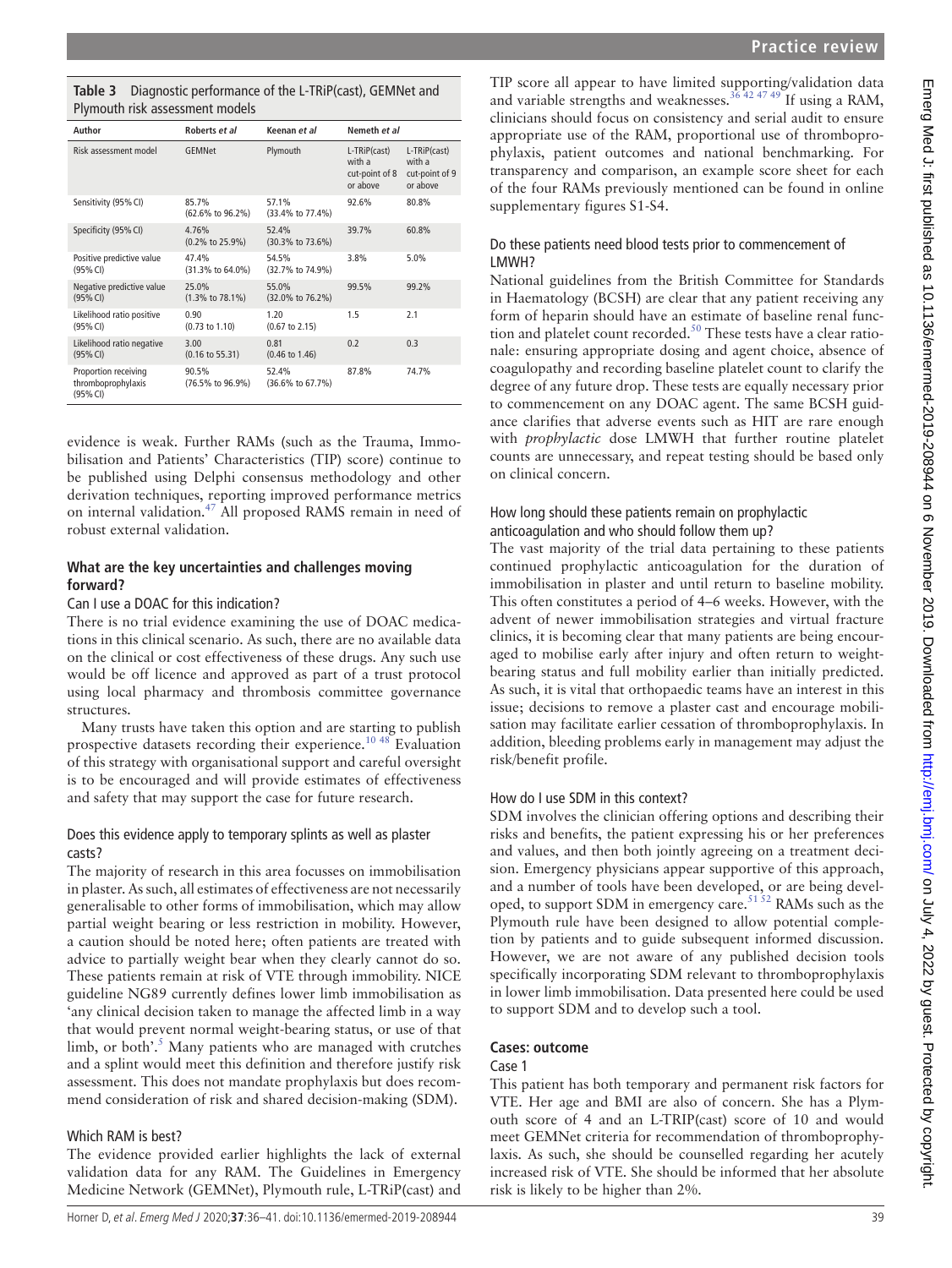### **Practice review**

Guidance regarding the clinical signs and symptoms of VTE should be provided in verbal and written form, and measures advised to mitigate risk (such as adequate hydration and mobilisation of the unaffected limb). The first and second authors would offer and prescribe prophylactic dose LMWH or a DOAC, respectively, up to the point of next orthopaedic review. The patient would be counselled on the minor risk of bleeding and informed that any treatment can be revisited at further orthopaedic follow-up, depending on clinical progress. A focal point of contact for immediate concern would be provided.

#### Case 2

This patient has temporary but no clear permanent risk factors for VTE. He is also young and the immobilisation method chosen is less restrictive. He has a Plymouth score of 0 and an L-TRIP(cast) score of 3 and would not meet GEMNet criteria for recommendation of thromboprophylaxis. He should still be informed of a potential VTE risk, but this is likely to be an absolute risk lower than 2%.

Guidance regarding the clinical signs and symptoms of VTE should be provided in verbal and written form, and measures advised to mitigate risk (such as adequate hydration and mobilisation of the affected and unaffected limb). The first and second author would not routinely offer prophylactic anticoagulation for this clinical scenario, based on the low VTE risk and the limited application of the available data to non-rigid immobilisation. The patient should be informed that any signs or symptoms of VTE should be disclosed at further orthopaedic follow-up or earlier as required. A point of focal contact for immediate concern should be provided.

#### **Summary**

In patients with temporary lower limb immobilisation after trauma, the absolute risk of symptomatic VTE is low, at approximately 2%. Current evidence suggests that pharmacological prophylaxis can significantly reduce this risk. The benefits of thromboprophylaxis are achieved mainly through reduction of morbidity rather than lives saved. Pharmacological prophylaxis appears to be cost-effective.

Risk assessment can help inform SDM and individually tailor thromboprophylaxis, but there is limited evidence of external validation for any specific method at present. A key aspect of the risk assessment process is the sharing of information; clinicians must inform patients that there is an increased risk of VTE with temporary immobilisation and what the common presenting features are, even if the absolute risk is low.

#### **Twitter** Daniel Horner [@rcemprof](https://twitter.com/rcemprof)

**Acknowledgements** The authors thank all additional members of the core project group for HTA 15/187/06 for input and commentary throughout the work, including Shan Bennet and Robin Pierce-Williams for providing patient and public involvement. The authors also thank Mark Clowes for his assistance with the initial literature searches and article sourcing. We are also indebted to Joanne Hinde for assistance with logistics and administration.

**Contributors** DH and SG conceived the idea for this review and also acted as co-chief investigators for HTA 15/187/06. With regard to the wider project, AP was responsible for systematic review work; JWS was responsible for the statistical aspects; SD was responsible for the decision modelling and cost-effectiveness work; and TN, BH, KH and JK provided clinical expertise throughout the project. DH and SG were responsible for the drafting of this paper, although all authors provided comments on the drafts and read and approved the final version. DH is the guarantor for the paper.

**Funding** Much of the work cited in this review was funded by the UK National Institute for Health Research (NIHR) Health Technology Assessment Programme (project number 15/187/06). The views expressed in this review are those of the

authors and not necessarily those of the NIHR HTA Programme. Any errors are the responsibility of the authors. The funders had no role in the study design; collection, analysis and interpretation of data; writing of the manuscript; and decision to submit the manuscript for publication.

**Competing interests** None declared.

**Patient consent for publication** Not required.

**Provenance and peer review** Not commissioned; externally peer reviewed.

**Open access** This is an open access article distributed in accordance with the Creative Commons Attribution Non Commercial (CC BY-NC 4.0) license, which permits others to distribute, remix, adapt, build upon this work non-commercially, and license their derivative works on different terms, provided the original work is properly cited, appropriate credit is given, any changes made indicated, and the use is non-commercial. See: [http://creativecommons.org/licenses/by-nc/4.0/.](http://creativecommons.org/licenses/by-nc/4.0/)

#### **ORCID iDs**

Daniel Horner <http://orcid.org/0000-0002-0400-2017> Steve Goodacre<http://orcid.org/0000-0003-0803-8444> Sarah Davis<http://orcid.org/0000-0002-6609-4287>

#### **References**

- <span id="page-4-0"></span>1 House, Of Cet al. The prevention of venous thromboembolism in hospitalised patients - second report of session 2004-2005. London: The Stationary Office, 2005.
- 2 Grosse SD, Nelson RE, Nyarko KA, et al. The economic burden of incident venous thromboembolism in the United States: a review of estimated attributable healthcare costs. [Thromb Res](http://dx.doi.org/10.1016/j.thromres.2015.11.033) 2016;137:3–10.
- <span id="page-4-1"></span>3 ISTH, Steering Cet al. Thrombosis: a major contributor to the global disease burden. J Thromb Haemost 2014;12:1580–90.
- <span id="page-4-2"></span>4 Bertoletti L, Righini M, Bounameaux H, et al. Acute venous thromboembolism after non-major orthopaedic surgery or post-traumatic limb immobilisation. [Thromb](http://dx.doi.org/10.1160/TH10-11-0751)  [Haemost](http://dx.doi.org/10.1160/TH10-11-0751) 2011;105:739–41.
- <span id="page-4-3"></span>5 NICE. Venous thromboembolism in over 16S: reducing the risk of hospital-acquired deep vein thrombosis or pulmonary embolism (NG89), 2018. Available: [https://www.](https://www.nice.org.uk/guidance/ng89/chapter/Recommendations#terms-used-in-this-guideline) [nice.org.uk/guidance/ng89/chapter/Recommendations#terms-used-in-this-guideline](https://www.nice.org.uk/guidance/ng89/chapter/Recommendations#terms-used-in-this-guideline)  [Accessed 11 Jun 2019].
- 6 Falck-Ytter Y, Francis CW, Johanson NA, et al. Prevention of VTe in orthopedic surgery patients: antithrombotic therapy and prevention of thrombosis, 9th ED: American College of chest physicians evidence-based clinical practice guidelines. [Chest](http://dx.doi.org/10.1378/chest.11-2404) 2012;141:e278S–325.
- <span id="page-4-4"></span>7 Smith J, Keating L, Flowerdew L, et al. An emergency medicine research priority setting partnership to establish the top 10 research priorities in emergency medicine. [Emerg Med J](http://dx.doi.org/10.1136/emermed-2017-206702) 2017;34:454–6.
- <span id="page-4-5"></span>8 Chen L, Soares D. Fatal pulmonary embolism following ankle fracture in a 17-year-old girl. [J Bone Joint Surg Br](http://dx.doi.org/10.1302/0301-620X.88B3.17152) 2006;88-B:400–1.
- 9 Irish, Times. Coroner to highlight blood clot risks following sudden death of CO Tyrone church Minister Irishnews.com, 2019. Available: [https://www.irishnews.com/news/](https://www.irishnews.com/news/2018/08/08/news/coroner-to-highlight-blood-clot-risks-following-sudden-death-of-co-tyrone-church-minister-1402184/) [2018/08/08/news/coroner-to-highlight-blood-clot-risks-following-sudden-death-of](https://www.irishnews.com/news/2018/08/08/news/coroner-to-highlight-blood-clot-risks-following-sudden-death-of-co-tyrone-church-minister-1402184/)[co-tyrone-church-minister-1402184/](https://www.irishnews.com/news/2018/08/08/news/coroner-to-highlight-blood-clot-risks-following-sudden-death-of-co-tyrone-church-minister-1402184/) [Accessed 11 Jun 2019].
- <span id="page-4-6"></span>10 Maclean R, Roberts C. Personal communication. personal email regarding the use of DOAC medications as thromboprophylaxis for patients in lower limb plaster, as well as description of recent section 28 recommendation by coroner to avoid future deaths that risk assessment and thromboprophylaxis for this indication become mandatory 2017.
- <span id="page-4-7"></span>11 Zee AAG, van Lieshout K, van der Heide M, et al. Low molecular weight heparin for prevention of venous thromboembolism in patients with lower-limb immobilization. [Cochrane Database Syst Rev](http://dx.doi.org/10.1002/14651858.CD006681.pub4) 2017;376.
- <span id="page-4-8"></span>12 Horner D, Hogg K, Body R. Should we be looking for and treating isolated calf vein thrombosis? [Emerg Med J](http://dx.doi.org/10.1136/emermed-2014-204230) 2016;33:431–7.
- 13 Horner D, Hogg K, Body R, et al. The anticoagulation of calf thrombosis (act) project: results from the randomized controlled external pilot trial. [Chest](http://dx.doi.org/10.1378/chest.14-0235) 2014;146:1468–77.
- 14 Jones T, Horner D. Bet 2: striking the right balance: anticoagulation and isolated distal deep vein thrombosis. [Emerg Med J](http://dx.doi.org/10.1136/emermed-2017-206732.2) 2017;34:334-6.
- <span id="page-4-9"></span>15 Nemeth B, Cannegieter SC. Venous thrombosis following lower-leg cast immobilization and knee arthroscopy: from a population-based approach to individualized therapy. [Thromb Res](http://dx.doi.org/10.1016/j.thromres.2018.11.030) 2019;174:62–75.
- <span id="page-4-10"></span>16 Bruntink MM, Groutars YME, Schipper IB, et al. Nadroparin or fondaparinux versus no thromboprophylaxis in patients immobilised in a below-knee plaster cast (protect): a randomised controlled trial. [Injury](http://dx.doi.org/10.1016/j.injury.2017.02.018) 2017;48:936–40.
- 17 Jørgensen PS, Warming T, Hansen K, et al. Low molecular weight heparin (Innohep) as thromboprophylaxis in outpatients with a plaster cast. [Thromb Res](http://dx.doi.org/10.1016/S0049-3848(02)00059-2) 2002;105:477–80.
- 18 Kock H-J, Schmit-Neuerburg KP, Hanke J, et al. Thromboprophylaxis with lowmolecular-weight heparin in outpatients with plaster-cast immobilisation of the leg. [The Lancet](http://dx.doi.org/10.1016/S0140-6736(95)91320-3) 1995;346:459–61.
- 19 Lapidus LJ, Ponzer S, Elvin A, et al. Prolonged thromboprophylaxis with dalteparin during immobilization after ankle fracture surgery: a randomized placebo-controlled, double-blind study. [Acta Orthop](http://dx.doi.org/10.1080/17453670710014185) 2007;78:528–35.